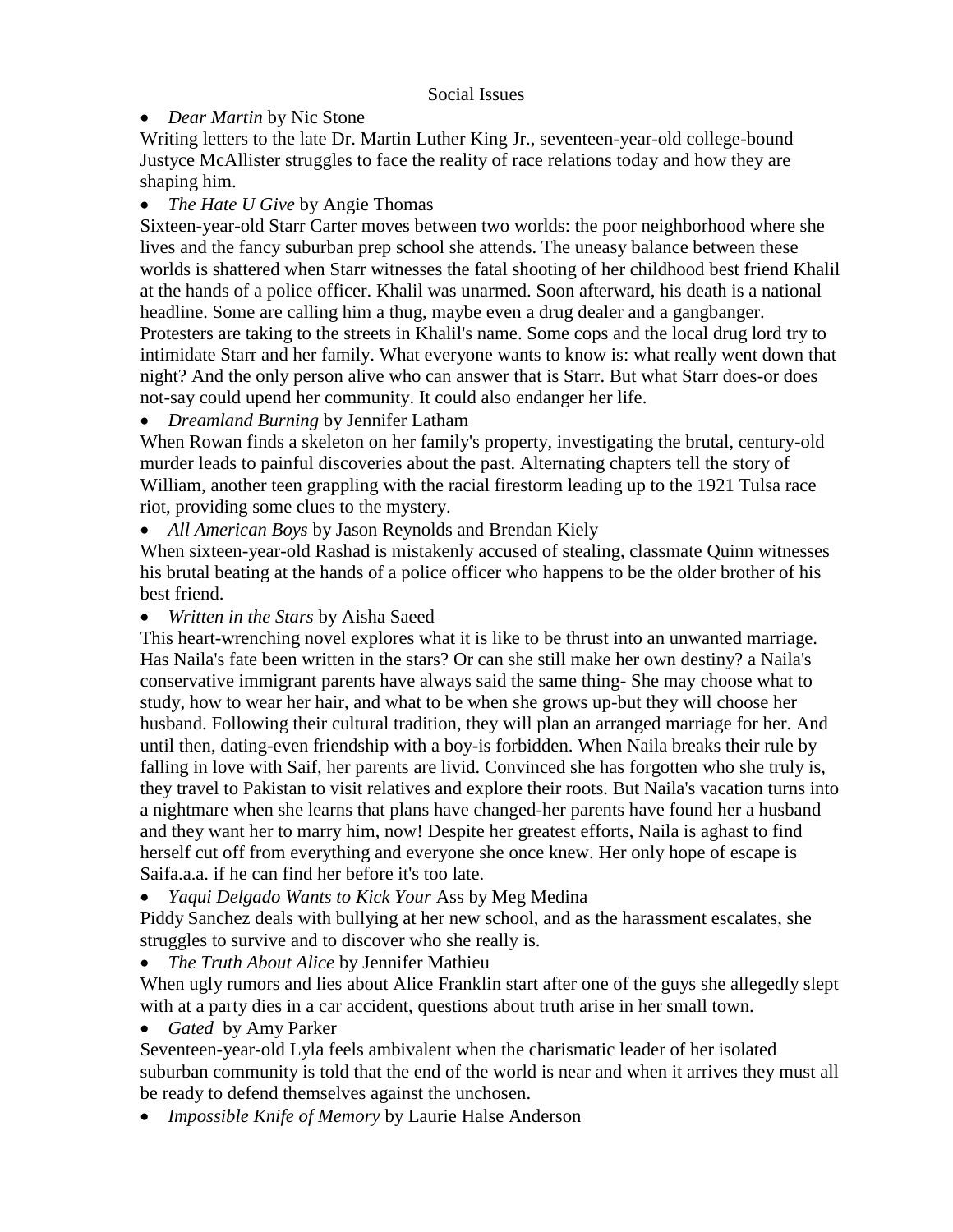Hayley Kincaid and her father move back to their hometown to try a 'normal' life, but the horrors he saw in the war threaten to destroy their lives.

*Scrawl* by Mark Shulman

When eighth-grade school bully Tod and his friends get caught committing a crime on school property, his penalty--staying after school and writing in a journal under the eye of the school guidance counsellor--reveals aspects of himself that he prefers to keep hidden.

*Bruiser* by Neal Shusterman

Inexplicable events start to occur when sixteen-year-old twins Tennyson and Brontë befriend a troubled and misunderstood outcast, aptly nicknamed Bruiser, and his little brother, Cody.

*The Mockinbirds* by Daisy Whitney

When Alex, a junior at an elite preparatory school, realizes that she may have been the victim of date rape, she confides in her roommates and sister who convince her to seek help from a secret society, the Mockingbirds.

*Speak* by Laurie Halse Anderson

A traumatic event near the end of the summer has a devastating effect on Melinda's freshman year in high school.

*The Chocolate War* by Robert Cormier

A high school freshman discovers the devastating consequences of refusing to join in the school's annual fund raising drive and arousing the wrath of the school bullies.

*Hate List* by Jennifer Brown

Sixteen-year-old Valerie, whose boyfriend Nick committed a school shooting at the end of their junior year, struggles to cope with integrating herself back into high school life, unsure herself whether she was a hero or a villain.

*Go Ask Alice* by Anonymous

A fifteen-year-old drug user chronicles her daily struggle to escape the pull of the drug world.

*The First Part Last* by Angela Johnson

Bobby's carefree teenage life changes forever when he becomes a father and must care for his baby daughter.

*The Face on the Milk Carton* by Caroline B. Cooney

A photograph of a missing girl on a milk carton leads Janie on a search for her real identity.

*Homecoming* by Cynthia Voigt

Abandoned by their mother, four children begin a search for a home and an identity.

*Izzy Willy Nilly* by Cynthia Voigt

A car accident causes fifteen-year-old Izzy to lose one leg and face the need to start building a new life as an amputee.

*The Lovely Bones* by Alice Sebold

In the sweet, untroubled voice of a precocious teenage girl, Susie relates the awful events of her death. With love, longing, and a growing understanding, Susie watches her family as they cope with their grief--her father embarks on a search for the killer, her sister undertakes a feat of amazing daring, her little brother builds a fort in her honor--and begin the difficult process of healing.

*Monster* by Walter Dean Myers

While on trial as an accomplice to a murder, sixteen-year-old Steve Harmon records his experiences in prison and in the courtroom in the form of a film script as he tries to come to terms with the course his life has taken.

*Nineteen Minutes* by Jodi Picoult